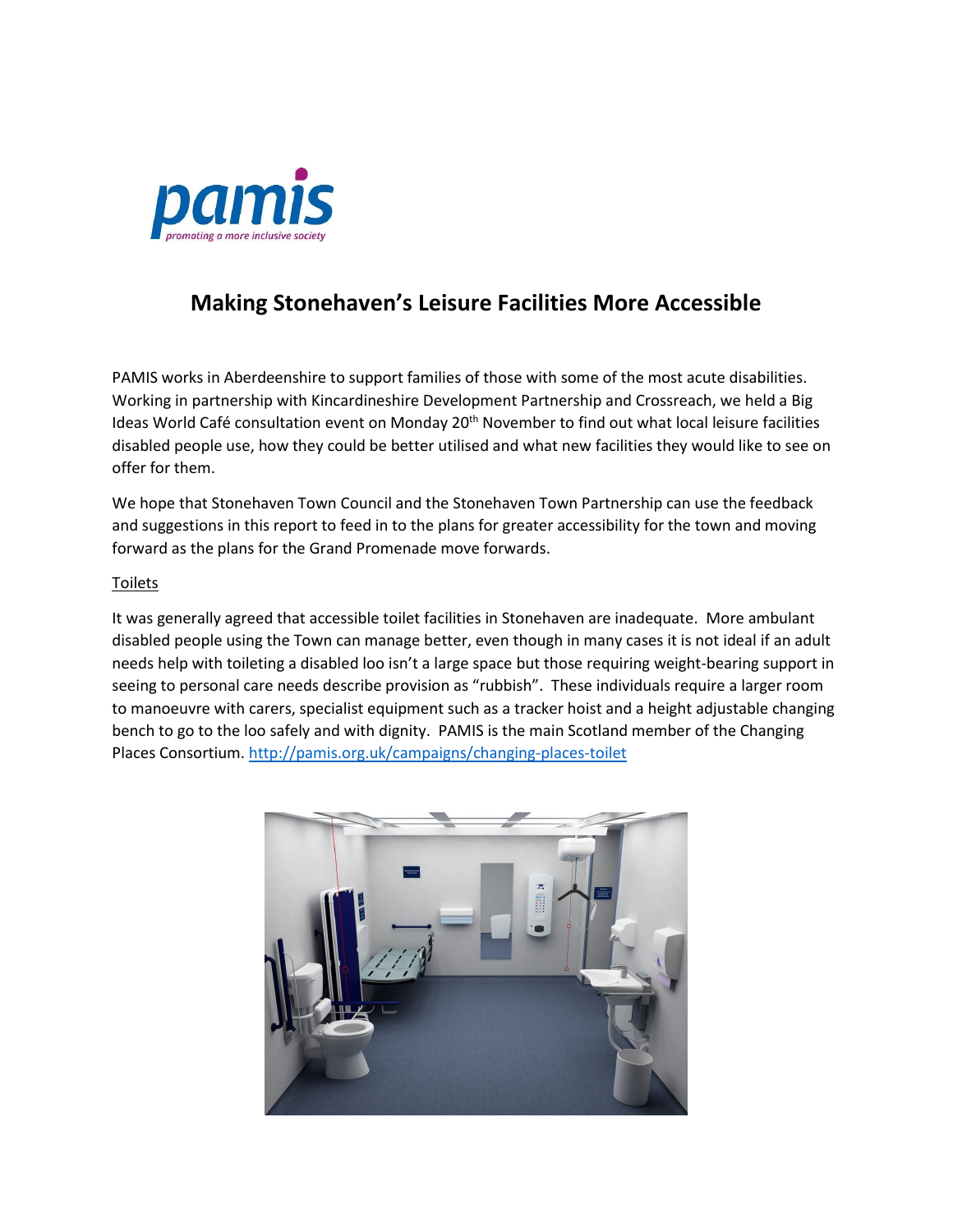Families and carers felt that the wanted toilet and leisure facilities on the front near the sea and other attractions, rather than "hidden away" and which was therefore less inclusive.

A popular request was for a Changing Place for the centre of town. It was suggested that the nearby Caravan Park or somewhere near the playpark may be a suitable location if there was buy in from relevant stakeholders.

**Action**: Explore the feasibility of getting a Changing Place for Stonehaven Town Centre

# Pavements and Pathways

Parents and carers of those supporting wheelchair users feedback that they face difficulties in accessing the town, due to a lack of dropped pavements, difficult path surfaces and few shops, hotels and restaurants that they could physically access. One Mum said "we don't go out because we can't but would do if facilities were on offer". The additionality to Stonehaven's tourist offer from greater accessibility is obvious. Families would spend more time and money there and a well-planned approach to accessibility would put Stonehaven on the map for visitors.

Paths covered with gravel or chuckies, such as in Mineralwell Park are very difficult for someone pushing a wheelchair. There were suggestions to make the following paths wheelchair accessible i.e. give them a hard and even permanent surface, such as tar-mac or other suitable alternative.

- Mineralwell Park paths
- From the War memorial to Dunnottar Castle
- From Dunnottar Castle Car Park to the area where the castle becomes visible
- Beachfront in the Grand Promenade work

**Action**: Explore how paths could be made more accessible to wheelchair users

We also had a suggestion for the creation of an 'accessibility map' with colour coded maps for walks around town of different levels of difficulty. Green could be easy, amber, medium, and red for hard. It was noted that Stonehaven is on a gradient and not all streets have adequate wheelchair-friendly pavements. This resource could also be used to help visitors navigate the town and could be linked up to walks around Dunnottar Woods and the coastal path. Signage in the Town would also be necessary for this to work.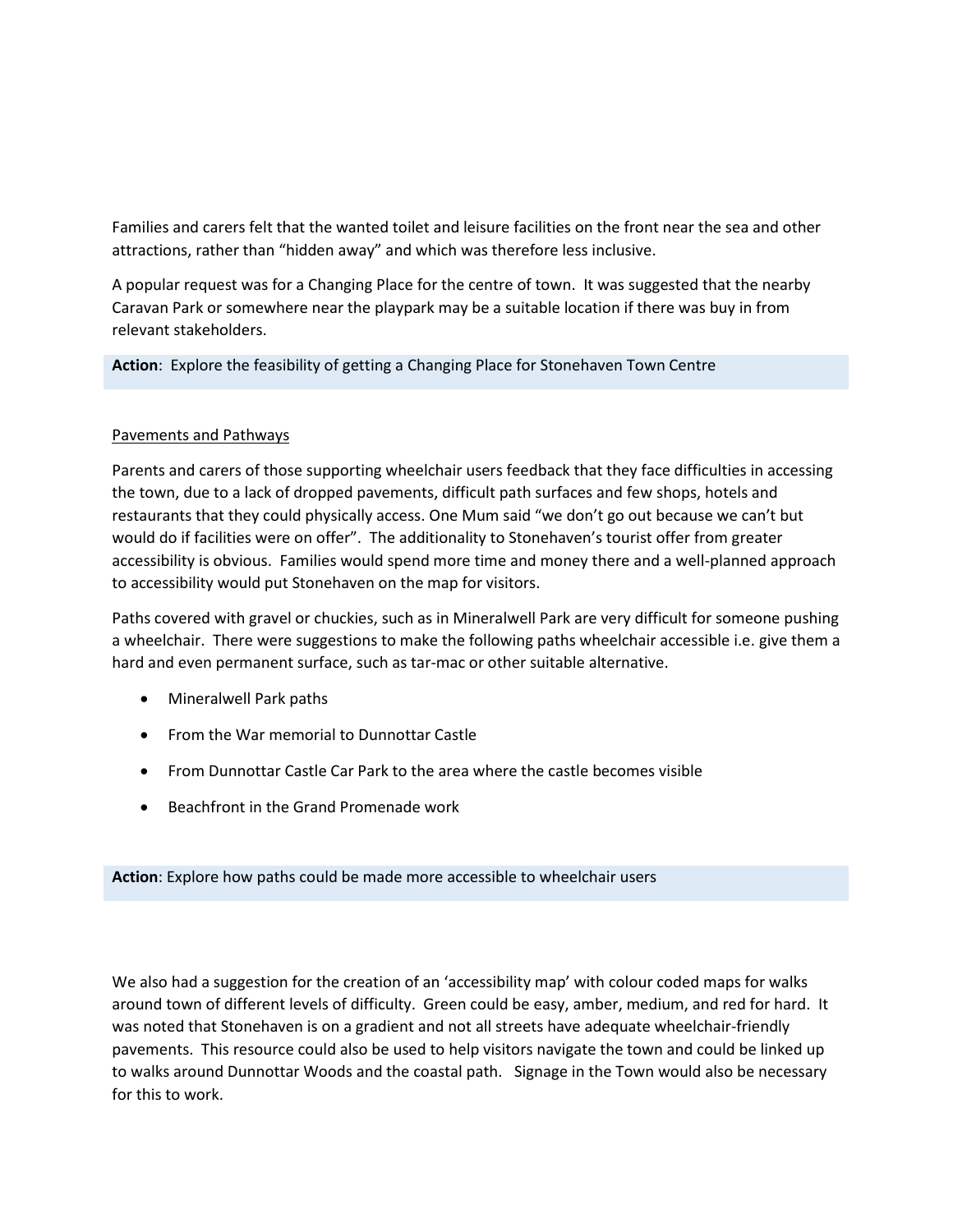**Action:** Ascertain the possibilities of maps and signage in Stonehaven to express the level of gradient and ease of access.

## Trampolening and Rebound

A key theme among the Families and carers of some of the more disabled residents was the loss of the trampolening/rebound sessions that used to take place at the Green Hut on the seafront. This is a physically therapeutic activity that helps manage pain and allows free movement out of the person's wheelchair. Sessions came to an end when a member of staff was injured in putting up the trampoline and thus were stopped on the grounds of health and safety.

Disabled people now have to travel with their families or carers to Banchory, which adds travel time and costs on to their day and is more logistically difficult if taking a group out at the same time. Having this service locally would be much better for this group of people and their support workers.

**Action**: Consult with relevant stakeholders regarding appropriate training could be offered to staff in handling equipment to enable rebound/trampolening sessions to re-start.

**Action**: Explore any alternative venues for the rebound/trampolening to take place

### Stonehaven Leisure Centre

Feedback was largely positive about the use of the Leisure centre. For the more able, instead of having classes specially laid on for them as 'disabled people' they were keen to integrate where and when it was possible to encourage and enable intergenerational integration such as for the Dementia Disco and the Dementia Walking Group. Additionally, a number of service users suggested that a ramp for the entrance to the leisure centre would be a good idea

**Action:** Explore the possibilities of disabled people joining in outdoor exercise sessions put on for older adults with dementia

**Action**: Ask Leisure Services the availability of more accessible older adult outdoor gym equipment and explore the alternatives.

**Action:** Find out where a ramp is needed and explore the practicalities of this with key stakeholders.

### Stonehaven Swimming facilities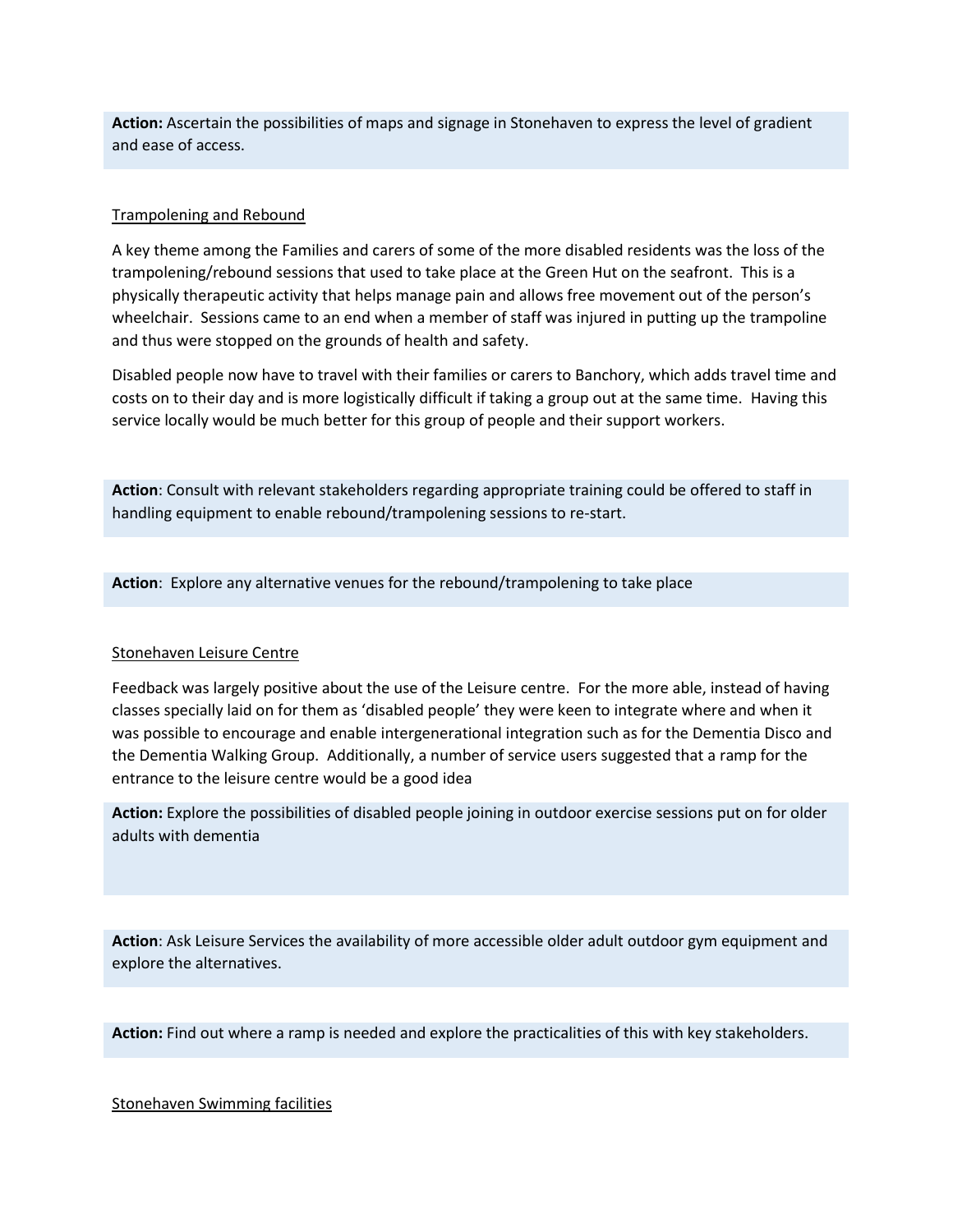However we heard that the swimming pool disabled changing facilities were not ideal as there is no direct access to the pool from the disabled changing room, so service users have to come into a general area to get to the pool, which takes some time and also can cause embarrassment. They would like to see direct access to the pool from the disabled changing area. Additionally, those representing the more disabled people asked if the temperature of the pool be raised at it is too cold at present. Someone suggested the installation of a small hot tub or Jacuzzi if this was feasible.

**Action**: Explore the possibilities of direct access to the pool from the disabled changing rooms

**Action:** Ask if the temperature of the swimming pool could be increased to benefit those with lower mobility

**Action:** Ask if there could be a hot tub or jacuzzi installed for those that needed higher water temperature

## Alternative venues for Swimming

Some of the more disabled service users were using the heated pool elsewhere in the Town, however there had been a problem with the availability of lifeguards so this resource has been dis-continued.

**Action:** Explore the alternatives for swimming in Stonehaven and the practical arrangements this could require

### A Place to go for information on accessibility

In the discussions it was pointed out that there should be a place where people can go to get information about accessible facilities in the town. This should be incorporated into visitor leaflets on the town and be available at the Tourist information, or possibly a disability info hub somewhere in the town.

**Action**: Work with Council and local tourism stakeholders about how accessibility information can be incorporated into general tourism literature.

**Action:** Ascertain the practicality of having a disability info hub in Stonehaven

### Cinema Club

Based at Mearns Academy, this is a very useful resource used by those with Autism. Disabled people would like to see this widened to include them.

**Action:** Explore the possibilities of widening access to this with the Cinema Club and Mearns Academy. Look into having Have a Stonehaven venue?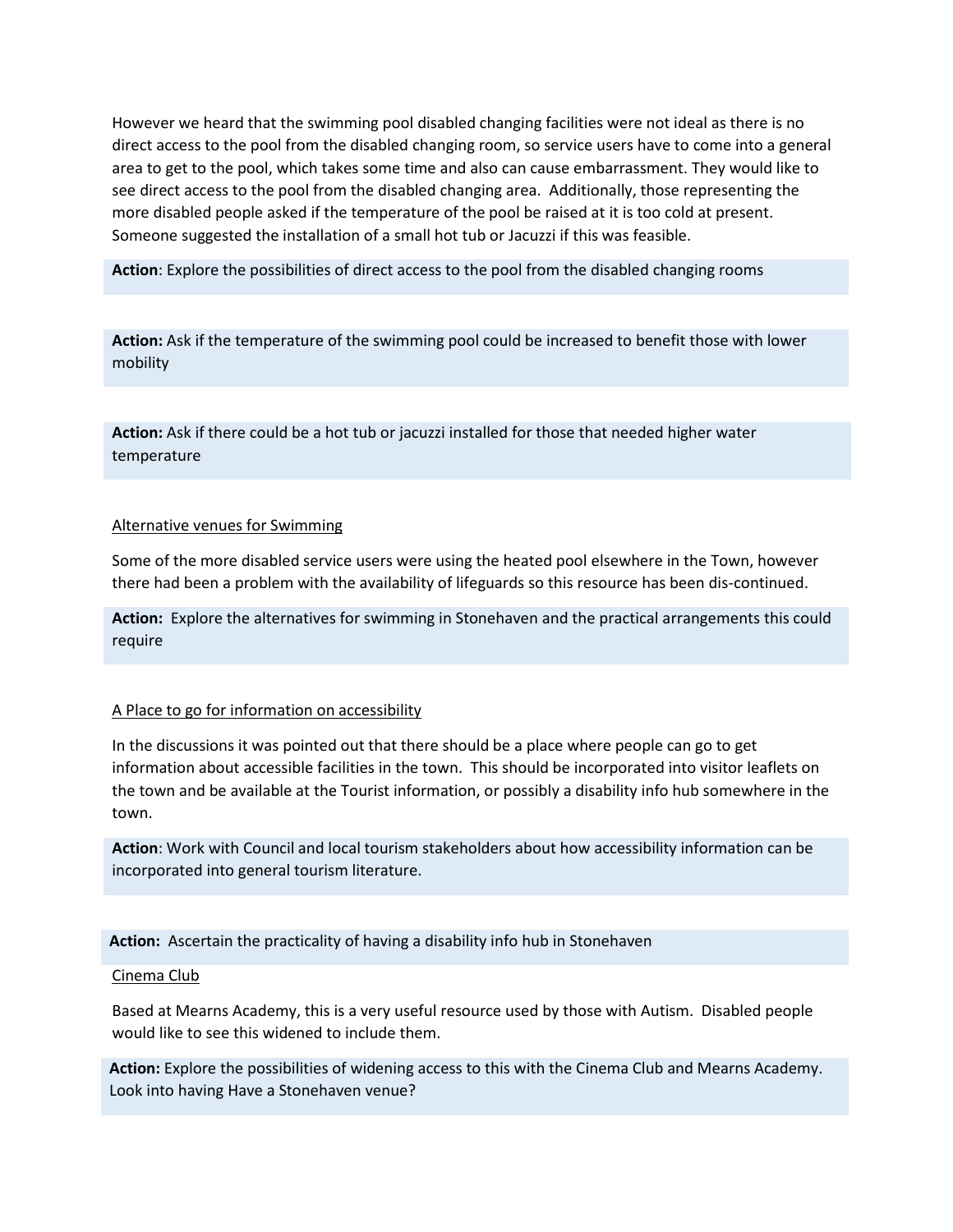## Library at Mearns Academy

## Seen as a very useful resource

**Action**: Ask if some handrails could be added at Mearns Academy Library to make it more accessible

## Stonehaven Land Train

**Action:** Explore if the Land Train could be made more accessible by adding a wheelchair accessible carriage?

## Johnshaven Primary School

It was suggested that better use could be made of this

## Facilities used in the wider area that are working well

Families, carers and disabled people fed back about the resources out with Stonehaven that they enjoy doing. These comprise:

- Portlethen Swimming Pool for more disabled folk
- Montrose Leisure Centre for accessible football
- St Cyrus Bowling- accessible bowls
- Mearns Academy Library
- Kinneff Hall accessibility sports

The following are the ideas that the participants had for new leisure opportunities for disabled people in and around Stonehaven.

### **New things**

### Accessible Football

Suggestions of working with Aberdeen Football Trust and Scottish FA to lever in accessible football, walking football that already take place in Aberdeen.

**Action:** Explore how disability groups could lever in Accessible Football resources from AFC Trust

**Action:** Working with Lyons Rugby Club to explore accessible opportunities for 'motion and movement'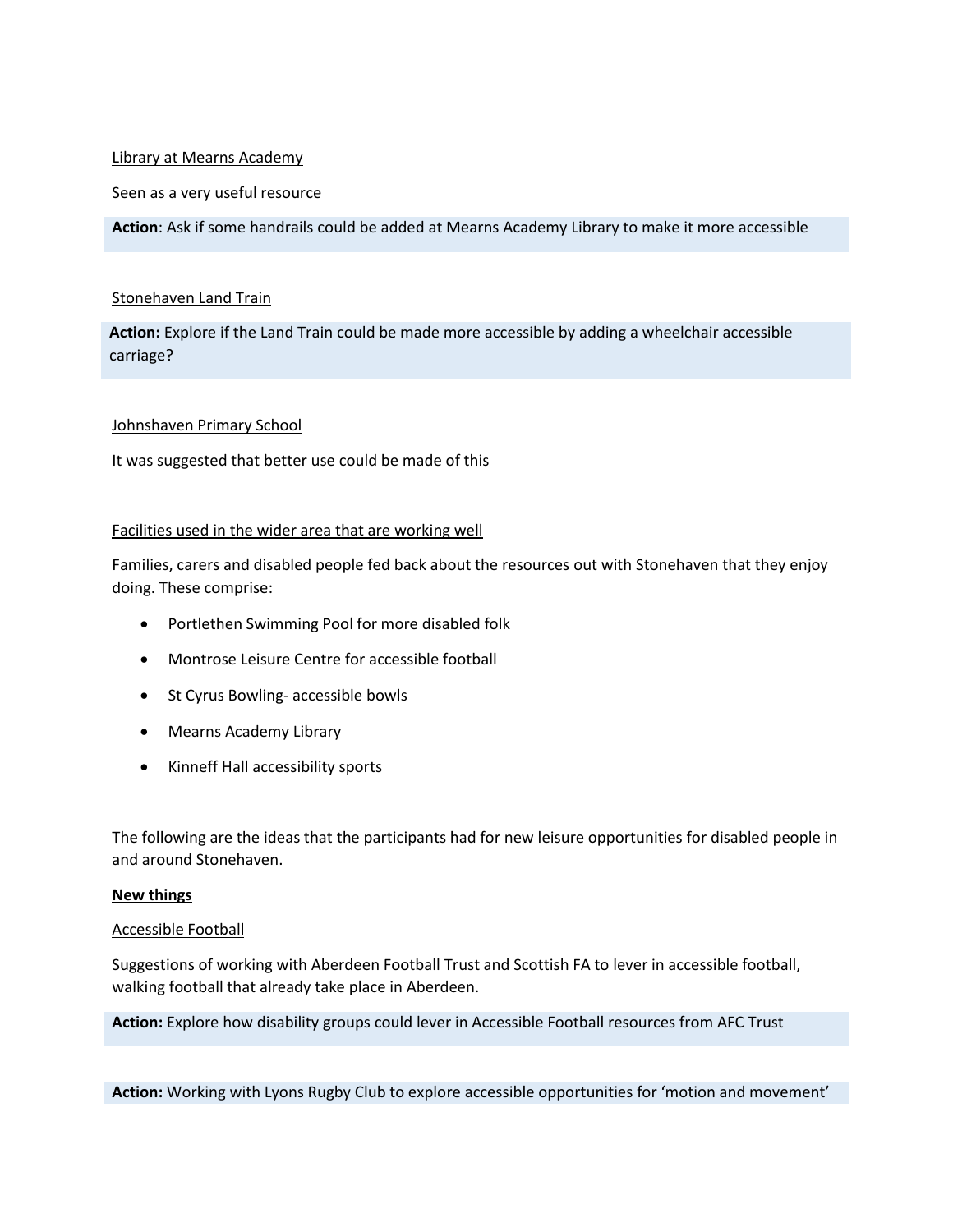and fitness equipment

### Accessible Sport Equipment.

Families and carers of the more disabled people strongly supported the ideas of;

- I. A wheelchair roundabout at the play park/Mineralwell Park
- II. An electric wheelchair bike for the promenade
- III. An electric wheelchair bike for the new tar mac path between Inverbervie and Gourdon
- IV. A beach-accessible wheelchair for the Harbour Beach
- V. A wheelchair-accessible Rickshaw for Stonehaven

These projects would require good partnership working, clear roles and responsibilities and buy in from organisations involved, particularly with the bikes, to ensure the practical considerations of storing, maintaining and booking the equipment is managed well.

Carers said that Carronhill has an accessible swing for children with disabilities.

Inverbervie Pre-School are planning significant structural changes to make it more accessible, including a Changing Place so this may be an additional option to make the town and the Inverbervie-Gourdon pathway more accessible

**Action**: Explore with local stakeholders and partners/Cycling Club re the possibilities were in getting a range of accessible bike equipment for Stonehaven front and Mineralwell Park

**Action:** To explore with Carronhill School if their swing could be used by a wider group of people and how this could be made possible.

**Action**: Explore with stakeholders in Inverbervie about a possible location for a Changing Place.

### Sea pursuits

Making the most of Stonehaven's coastline was also discussed, including the possibilities of accessible kayaking and paddle boarding.

**Action**: Explore with local stakeholders and providers the possibilities of offering accessible water sports activities locally

Other Leisure activities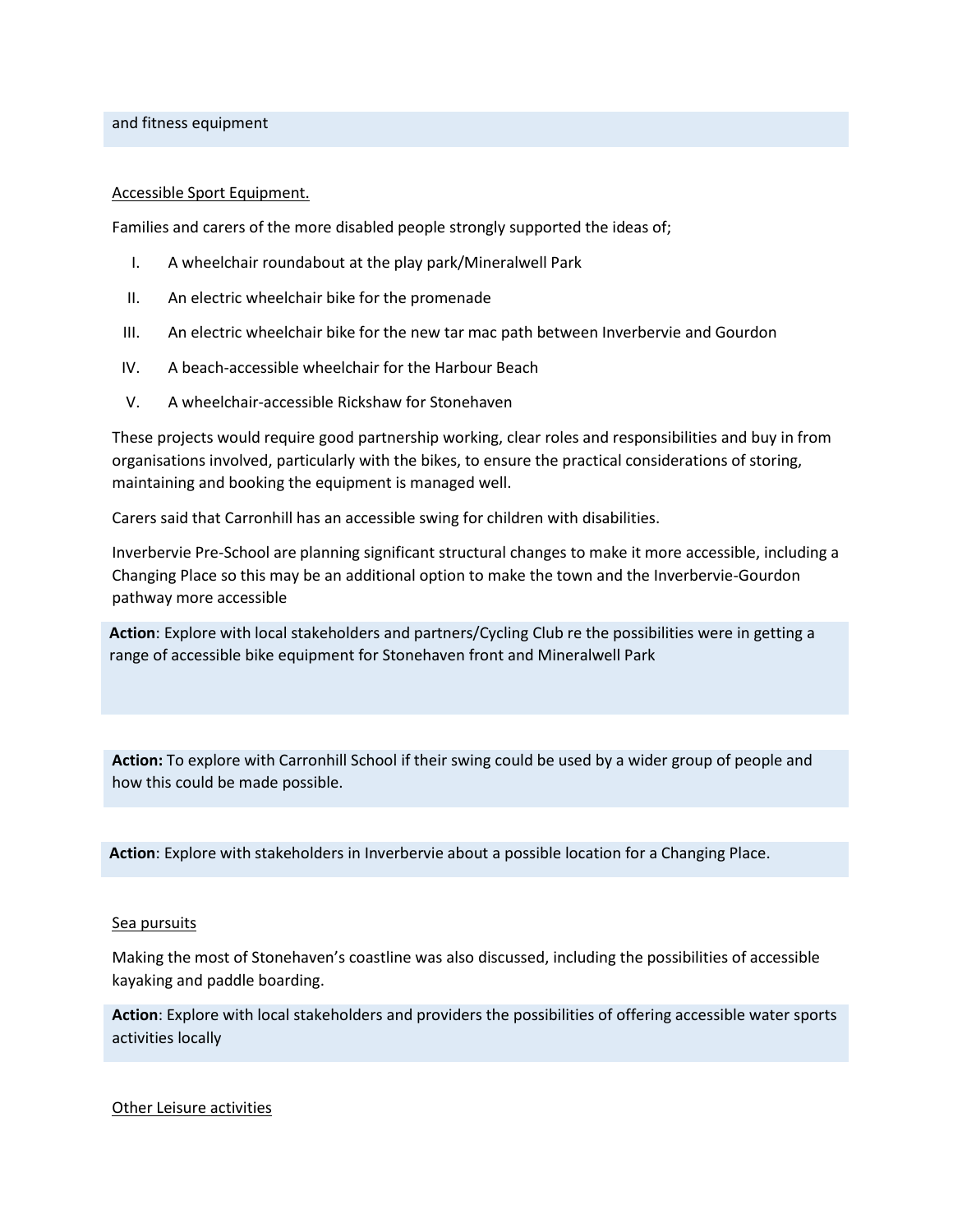- Maryculter Carriage Driving is popular with wheelchair users could this be brought to Dunnottar Woods?
- Pony AXE S wheelchair accessible pony rides Dunnottar woods and surrounds. £500 funding already secured.
- Accessible inflatable assault courses
- Boccia (accessible bowls)
- SOMA (Sporting Opportunities for Motor Activities) group
- Marquee events
- Karaoke
- Accessible discos
- Dates 'n' mates (the model in Aberdeen has been very successful)
- Accessible music workshops
- A curling/skate park at Christmas
- Inspire Café?

**Action:** Identify partners who could work together to develop a programme of leisure events such as horse-related events, sports activities and Karaoke for disabled groups

**Action:** To find out about the Inspire Café idea for the old toy shop in Stonehaven

# **Transport**

Transport is a significant driver in the accessibility to leisure facilities for disabled people. Not all disabled people have access to a car and services may be some distance away from there they live. However it is clear that it is not possible to replicate all the opportunities taking place in neighbouring towns in Stonehaven. The question is then, how can we make transport more affordable? Can we make better use of the community ambulance, dial a bus to make it easier to get to accessible venues such as Portlethen Campus, Montrose Leisure Centre, Aberdeen Sports Village, and St Cyrus Bowling Club?

**Action:** Explore the opportunities to make best use of transport facilities to keep down costs

# The need for a collaborative approach

The conversations have clearly shown the need for collaborative partnerships in Stonehaven and surrounding area and a co-ordinated approach the Town is to offer more accessibility and this could include sharing premises and other resources. Aberdeenshire Council, Stonehaven Town Partnership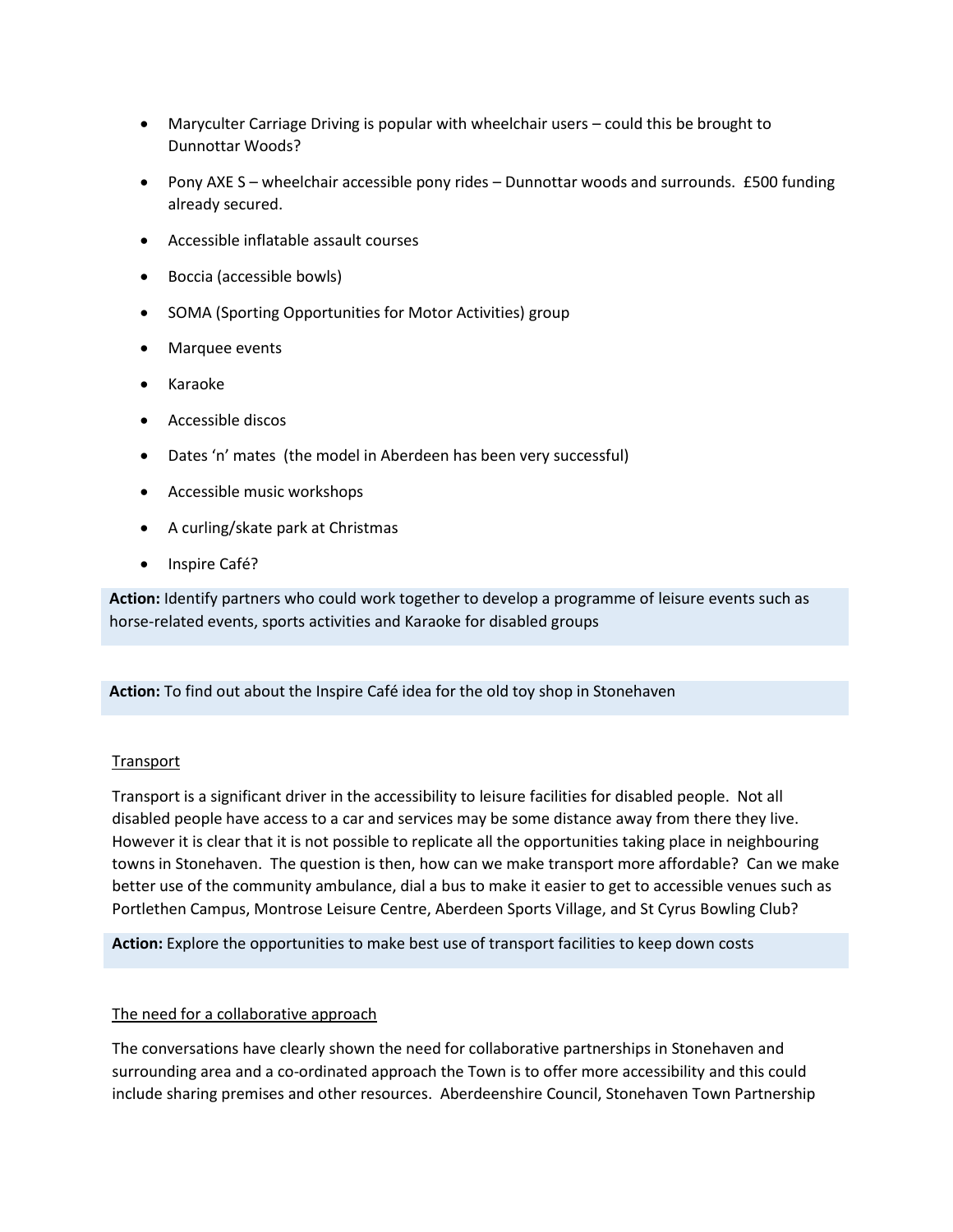and Stonehaven Town Council are key players along with community organisations, third sector providers, care providers, education, disabled people and their carers. Given the current financial challenges of public sector bodies the Big Idea's group is looking at sourcing alternative funding for some of these discrete projects which statutory funding are not able to consider.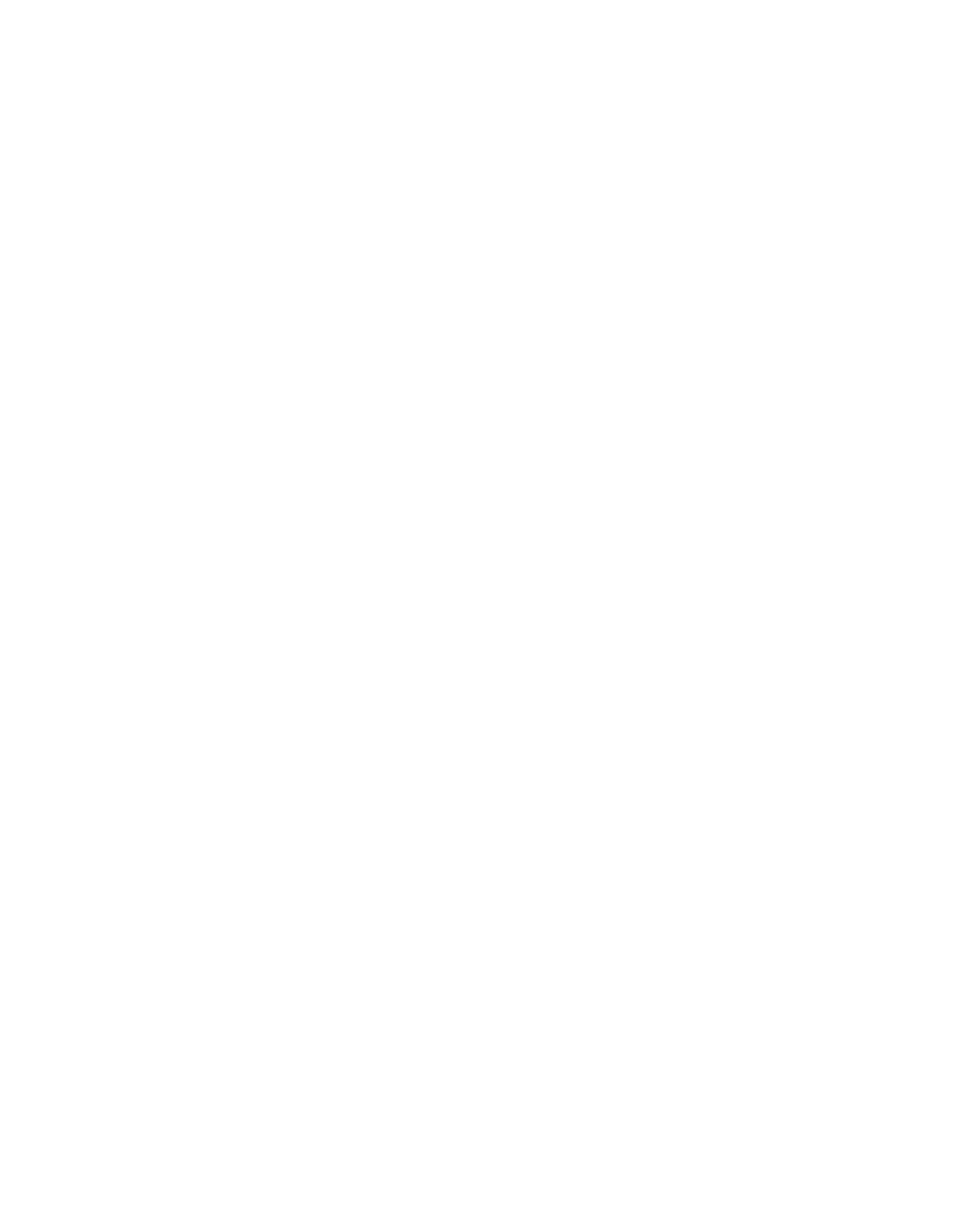| <b>No</b>               | <b>Action</b>                                                                                                                                                                                         | <b>Partners</b>                                                                | <b>Possible Funding Source</b> | Lead stakeholder |
|-------------------------|-------------------------------------------------------------------------------------------------------------------------------------------------------------------------------------------------------|--------------------------------------------------------------------------------|--------------------------------|------------------|
| $\mathbf{1}$            | Action: Explore the feasibility of getting a<br>Changing Place for Stonehaven Town<br>Centre                                                                                                          | <b>Stonehaven Town</b><br><b>Partnership/Council</b><br><b>Promenade Group</b> |                                | <b>PAMIS</b>     |
| $\overline{2}$          | Action: Explore how paths could be made<br>more accessible to wheelchair users                                                                                                                        | <b>Stonehaven Town</b><br><b>Partnership/Council</b><br><b>Promenade Group</b> |                                | <b>PAMIS</b>     |
| $\overline{\mathbf{3}}$ | Action: Ascertain the possibilities of maps<br>and signage in Stonehaven to express the<br>level of gradient and ease of access.                                                                      | <b>Jo Duck Abshire</b><br><b>Council</b>                                       |                                | <b>Universal</b> |
| 4                       | <b>Action: Consult with relevant</b><br>stakeholders regarding appropriate<br>training could be offered to staff in<br>handling equipment to enable<br>rebound/trampolening sessions to re-<br>start. |                                                                                |                                | <b>PAMIS</b>     |
| 5                       | Action: Explore any alternative venues<br>for the rebound/trampolening to take<br>place                                                                                                               |                                                                                |                                | <b>PAMIS</b>     |
| 6                       | Action: Explore the possibilities of<br>disabled people joining in outdoor<br>exercise sessions put on for older adults<br>with dementia                                                              |                                                                                |                                | <b>Other</b>     |
| $\overline{\mathbf{z}}$ | <b>A9ction: Ask Leisure Services the</b><br>availability of more accessible outdoor                                                                                                                   |                                                                                |                                | <b>Other</b>     |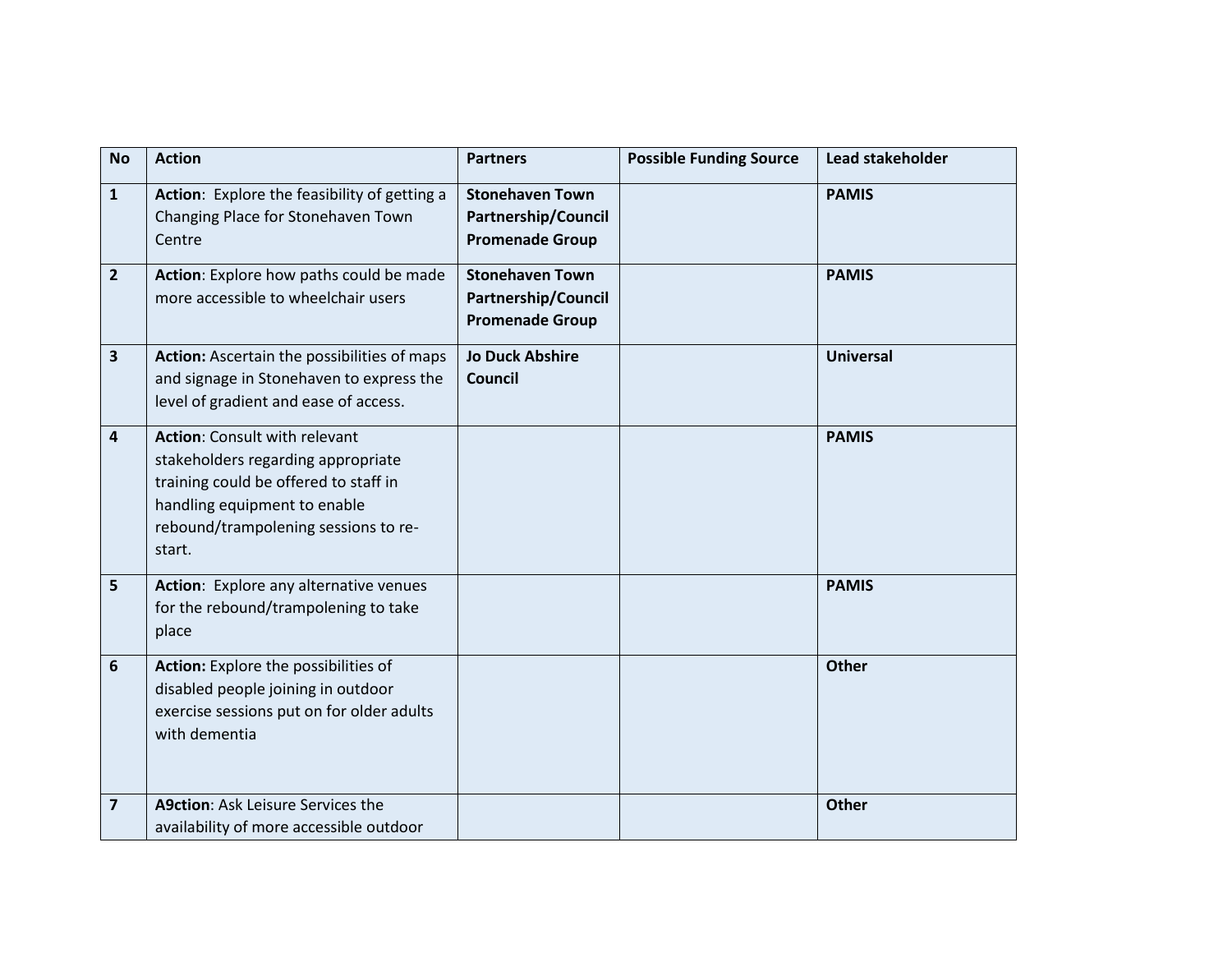| <b>No</b> | <b>Action</b>                                                                                                                                                | <b>Partners</b> | <b>Possible Funding Source</b> | Lead stakeholder |
|-----------|--------------------------------------------------------------------------------------------------------------------------------------------------------------|-----------------|--------------------------------|------------------|
|           | gym equipment and explore the<br>alternatives.                                                                                                               |                 |                                |                  |
| 8         | Action: Find out where the ramp is<br>needed and explore the practicalities with<br>key stakeholders                                                         |                 |                                | <b>PAMIS</b>     |
| 9         | Action: Explore the possibilities of direct<br>access to the pool from the disabled<br>changing rooms                                                        |                 |                                | <b>PAMIS</b>     |
| 10        | Action: Ask if the temperature of the<br>swimming pool could be increased to<br>benefit those with lower mobility                                            |                 |                                | <b>PAMIS</b>     |
| 11        | Action: Ask if there could be a hot tub or<br>Jacuzzi installed for those that needed<br>higher water temperature                                            |                 |                                | <b>PAMIS</b>     |
| 12        | Action: Explore the alternatives for<br>swimming in Stonehaven and the<br>practical arrangements this would require                                          |                 |                                | <b>PAMIS</b>     |
| 13        | Action: Work with Council and local<br>tourism stakeholders about how<br>accessibility information can be<br>incorporated into general tourism<br>literature |                 |                                | <b>Universal</b> |
| 14        | Action: Ascertain the practicality of<br>having a disability info hub in Stonehaven                                                                          |                 |                                | <b>Universal</b> |
| 15        | <b>Action:</b> Explore the possibilities of                                                                                                                  |                 |                                | <b>Other</b>     |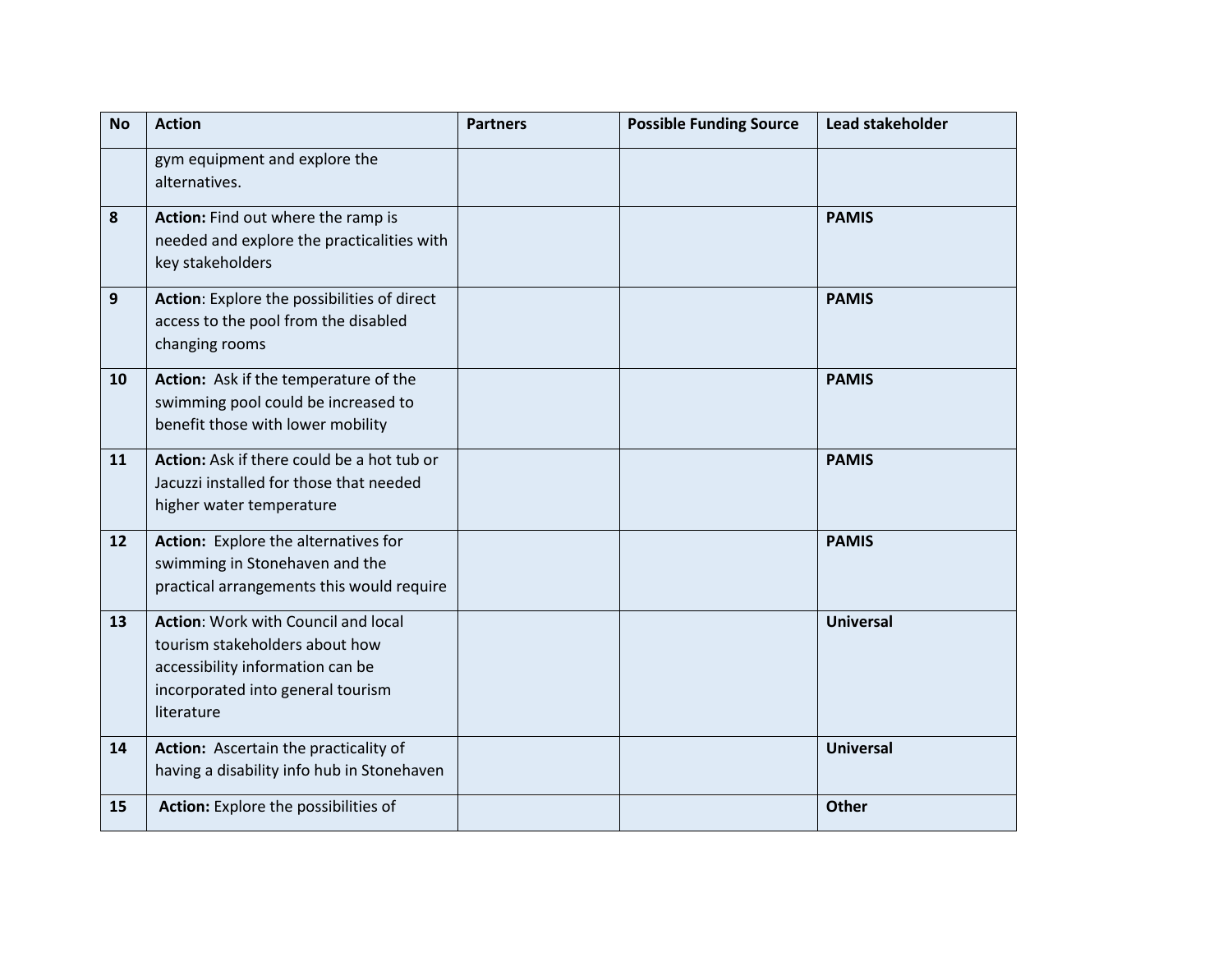| <b>No</b> | <b>Action</b>                                                                                                                                                                                     | <b>Partners</b> | <b>Possible Funding Source</b> | Lead stakeholder |
|-----------|---------------------------------------------------------------------------------------------------------------------------------------------------------------------------------------------------|-----------------|--------------------------------|------------------|
|           | widening access to this with the Cinema<br>Club and Mearns Academy. Look into<br>having Have a Stonehaven venue?                                                                                  |                 |                                |                  |
| 16        | Action: Ask if some handrails could be<br>added at Mearns Academy Library to<br>make it more accessible                                                                                           |                 |                                | Other            |
| 17        | Action: Explore if the Land train could be<br>made more accessible by adding a<br>wheelchair accessible carriage?                                                                                 |                 |                                | <b>PAMIS</b>     |
| 18        | Action: Could better use be made of<br>Johnshaven Primary School?                                                                                                                                 |                 |                                | Other            |
| 19        | <b>Action:</b> Explore how disability groups<br>could lever in Accessible Football<br>resources from AFC Trust                                                                                    |                 |                                | Other            |
| 20        | Action: Working with Lyons Rugby Club to<br>explore accessible opportunities for<br>'motion and movement' and fitness<br>equipment.                                                               |                 |                                | Other            |
| 21        | Action: Explore with local stakeholders<br>and partners/Cycling Club re the<br>possibilities were on getting a range of<br>accessible bike equipment for Stonehaven<br>front and Mineralwell park |                 |                                | <b>PAMIS</b>     |
| 22        | Action: Explore with Carronhill if the their<br>swing could be used by a wider group of<br>people and how this could be made                                                                      |                 |                                | Other            |